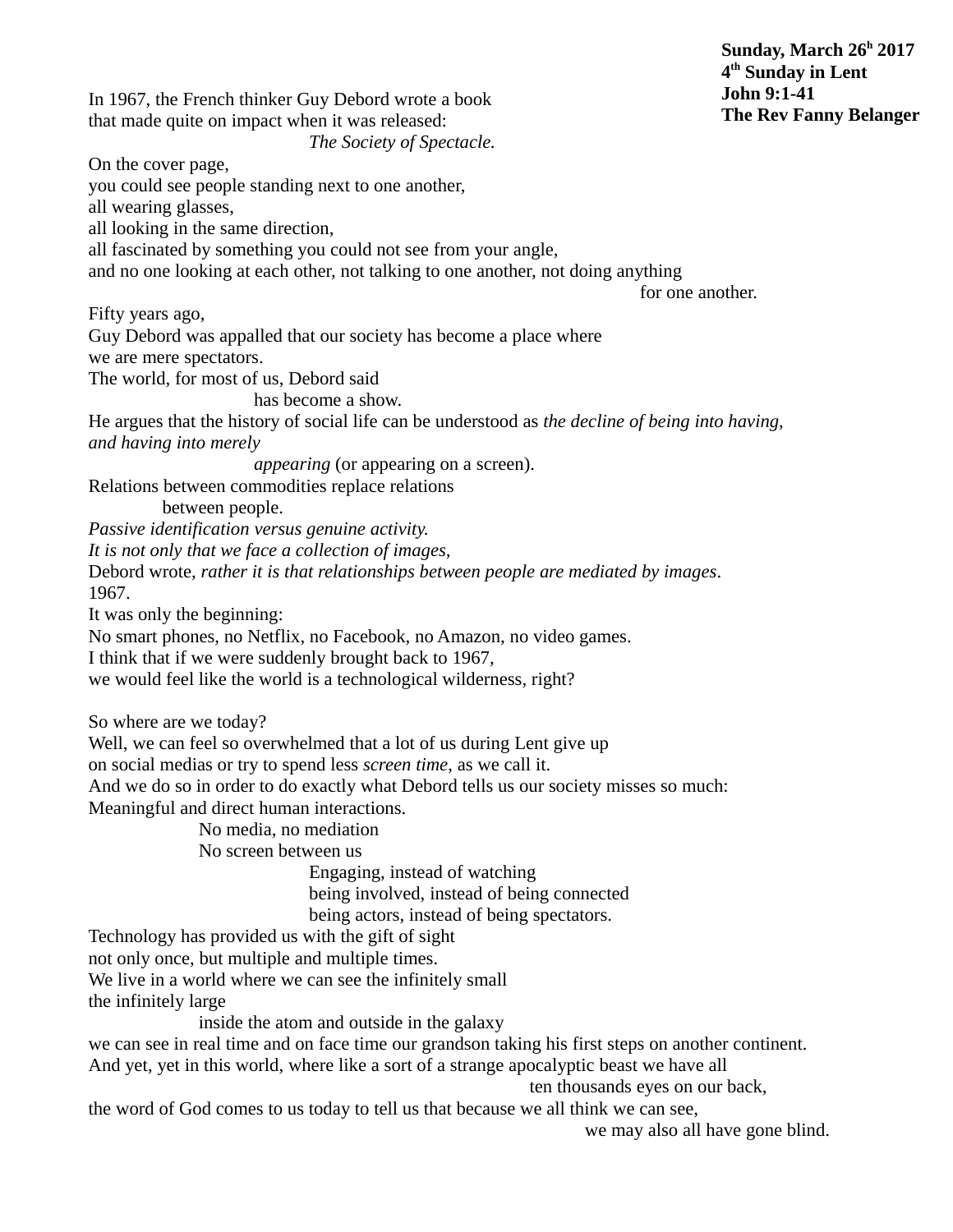How would you describe what it is to see to a man who was born blind?

How would you describe what it is to see to somebody who never got a chance to see what it is to see?

I think it must sound completely magic and confusing, and there is no way to represent

or to communicate what seeing is.

You just see, it comes before any word.

The best explanation I have heard of what it would be to see

for a man or a woman born blind

is *touching at a distance*

Seeing is like touching at a distance.

Because we know that this is the way blind people watch, right?

They touch.

They touch to get the information we usually get from seeing.

I think that's the best explanation, but still it's so different from seeing with eyes, isn't it? And what's the difference being touching and seeing?

Well, the more I think about it, the more I believe it is exactly what Debord talked about:

When you see, when you watch, you're a spectator

you sit at a distance

you don't engage, you're not involved

you process with people and things exactly the same way.

But when you touch, you make yourself vulnerable.

You take a risk

the risk of pain, the risk of pleasure

you can't touch people the same way you touch things

and when you touch or taste the world, instead of just looking at it,

you know you're part of it, you're not just in your head

you can't hide within yourself, you have to exist at the tip of your fingers, at skin deep level.

One of the questions we ask ourselves when reading this Gospel is:

Why is Jesus making mud with dirt and saliva

when he could just say a word, a prayer from the top of his head?

Well, I guess it is really a question sighted people ask.

It took me a while to realize that Jesus just uses the language of the man born blind.

Jesus knows the man cannot see him doing the miracle

so to let him know something is happening

Jesus engages the man in his world of touching tasting

in a world of direct relationships

in a world where you make yourself very small and very vulnerable. in a world where you let a stranger put dirt and saliva into your eyes.

Yes, but we learn that this is God's world: Dust and dirt of the flesh and of the road, bread and wine of weddings and communion, living water of the Samaritan well and of baptism, oil and tears of the ointment.

God in John's Gospel is not an abstraction.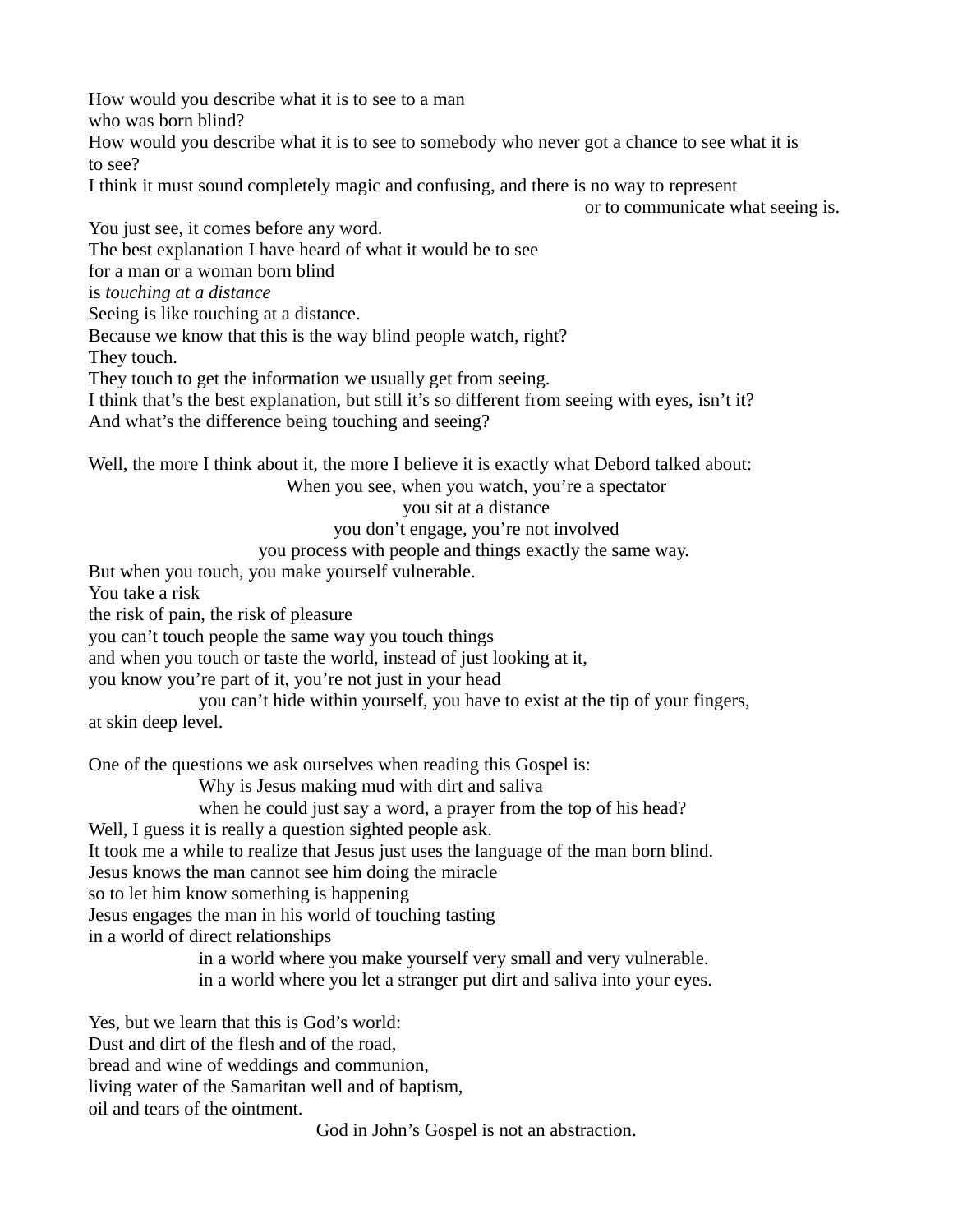God is not an abstraction. God is not an idea. God is not even a mere Spirit if by spirit we mean something that's in our head. Something the Pharisees have a hard time to understand and even the disciples *They are all asking questions* but none of them is engaging, instead they are all watching touching at a distance distancing themselves form the event. I think the way the disciples try to deal with suffering is so characteristic of the way we try to deal with it. We try to understand instead of being involved with it. We say: Why is there evil in the world? Why are there injustices? How comes God tolerates or allows or even orders suffering as a punishment? Questions to which Jesus responds today by engaging, instead of speculating. Jesus walks to the man and heals him meaning that God does not tolerate suffering, *we* tolerate it *we* allow evil and sin But God is a working God even on the Sabbath, our Gospel says, God has no rest, God is working with us and for us. *Our task is not to understand the world, but to transform it,* a famous philosopher said. Well, we have to admit it looks like Jesus is on board with that. The Pharisees and in some measure the disciples, *they don't want to get their hands dirty* the would not touch the mud, and probably not even their own saliva and certainly not the eyes of a blind man. And yet, this is what it takes to cure the world, it is to touch its misery, and to be involved in its pain and suffering. Because the blind man confesses Jesus, it's often easy for Christians to identify with him. But as I read this story I wonder how often we are like the Pharisees. How often our religion, our faith, our worship is a spectacle something we look at form afar something we question – which is good but sometimes we question not to find an answer but to keep a distance. Somehow, we make sure we don't believe too much so we will never be disappointed. Somehow we make sure that not only our faith won't hurt us but (strangely enough) we make sure our faith won't spread too much joy. Even if we are less obsessed with sin than all the people in our story we hold on low self-esteem, guilt, skepticism. We may talk to God but we barely listen and we won't let God touch us or see our souls naked. We control a well educated faith, we don't surrender to our need of God.